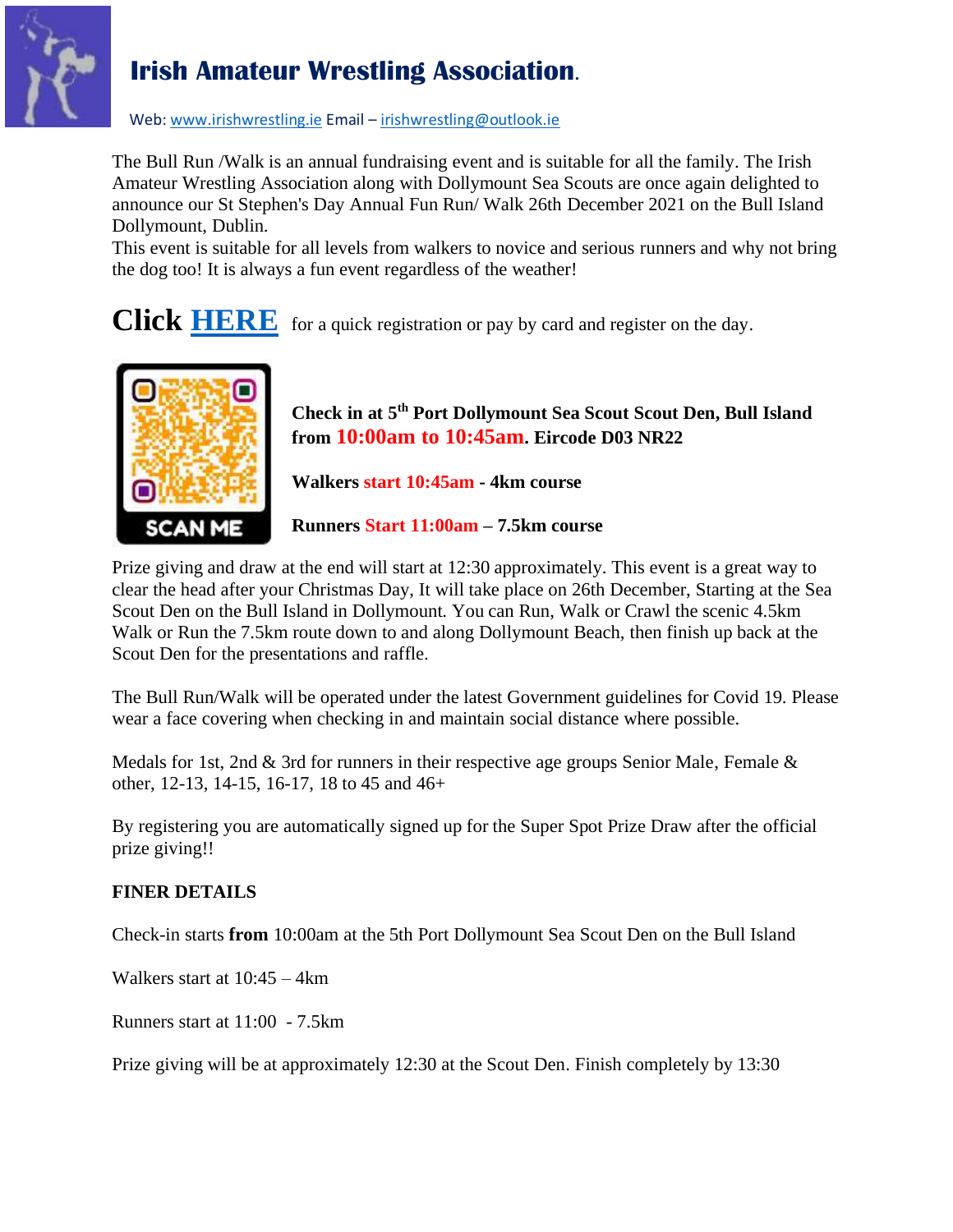

Web[: www.irishwrestling.ie](http://www.irishwrestling.ie/) Email - [irishwrestling@outlook.ie](mailto:irishwrestling@outlook.ie)

€13.50 per person, Family rates of €33 for four people (two adults & two children under 18 from the same family) or simply make a donation if you can't make it on the day.

### **DIRECTIONS-**

Follow the wooden bridge in Dollymount heading towards Dollymount beach in Clontarf, As you cross the wooden bridge you will see a white building on the left hand side with green gates. This is the Scout Den, Pass the Bull Cottages and immediately take the left into the car park. This event is organised by the I.A.W.A along with Dollymount Sea Scouts and funds raised go towards projects to develop Olympic Wrestling in Ireland Click on our website www.irishwrestling.ie for more information on the IAWA

Contact - irishwrestling@outlook.ie for further details The Irish Amateur Wrestling Association is a non-profit, 100% voluntary organisation and is the recognised National Governing Body for Olympic Wrestling by Sport Ireland and the Olympic Federation of Ireland.

We look forward to seeing you on the Day!

The I.A.W.A. Team



# **Map of Course**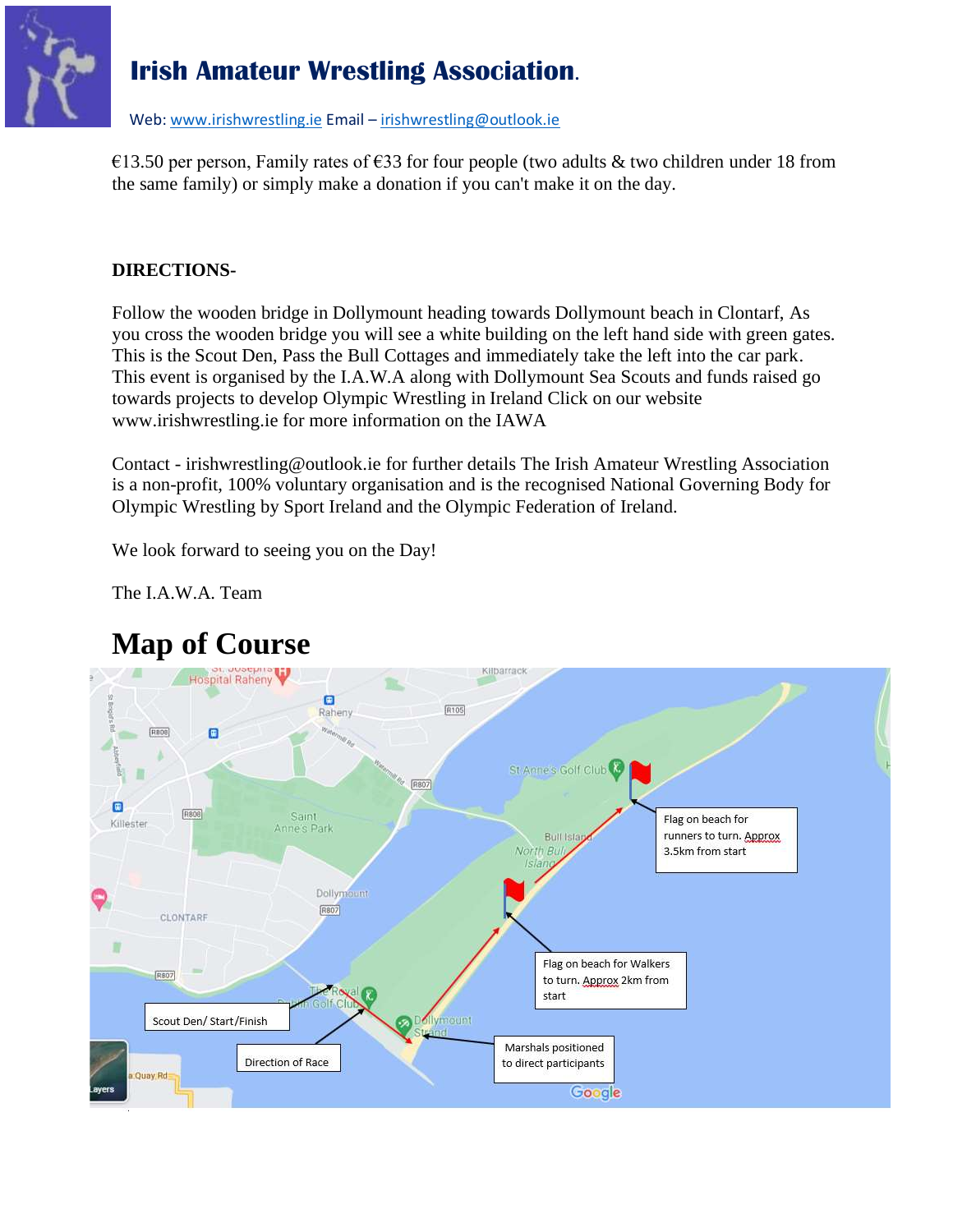

Web[: www.irishwrestling.ie](http://www.irishwrestling.ie/) Email – [irishwrestling@outlook.ie](mailto:irishwrestling@outlook.ie)

#### **Waiver**

#### **Bull Run/ Walk, 26th December, 2021**

By registering and taking part in the Irish Amateur Wrestling Association Bull Run/Walk Sponsor Event I acknowledge that I enter the Event **entirely** at my own risk.

I hereby release the Irish Amateur Wrestling Association and its Partners from any and all liability arising from any loss, damage or injury (including fatal injury) suffered by me before during or after the event.

I hereby waive any and all rights and claims for damages or compensation from the Irish Amateur Wrestling Association (including its employees, agents, officers, governors, sponsors and volunteers, and their representatives, successors and assigns) arising from any loss, injury (including fatal injury) suffered by me before during or after the Race. This waiver and release is binding on my estate and my heirs.

I acknowledge and confirm that I have chosen the Bull Run/Walk Event and I am entering the Event of my own accord. The distance that I have chosen is due to my own athletic capability and my decision to enter the Event has not been influenced by any other individuals.

I acknowledge that it is my responsibility to understand the risks of running/Walking the Event and determine whether I am fit enough and strong enough to safely run/walk the Event. I attest and certify that I am physically fit, injury free and have sufficiently trained to complete the Race.

I acknowledge that the Event will take place where crossing roads with vehicular traffic present. I acknowledge that there are no stewards during this portion of the Event. I will ensure to cross roads with the utmost care and attention

I confirm that I have **not** been in close contact with an individual who has tested positive for Covid-19. I hereby confirm that I have not tested positive for Covid-19 within the last two weeks. If I have tested positive or have been in close contact with an individual who has tested positive in the last two weeks, I will not participate in the Event.

I accept and acknowledge that the Entry fee is NON-REFUNDABLE and I will not sell my entry or offer it to another person free of charge if I cannot participate.

I accept and acknowledge if the Race is postponed, altered, shortened, lengthened or cancelled that the Irish Amateur Wrestling Association has no obligation to me for any costs and expenses that I may incur pertaining to my planned participation, whether for travel, lodging, meals or any otherwise. I accept and acknowledge there are no exceptions to this policy and that I will not ask for an exception to be made for me.

I hereby grant full permission to the Irish Amateur Wrestling Association or any of its service providers to use photographs, films or recordings of the Event for any legitimate purpose without recourse to me and I hereby release any right I may have to my image while taking part in the Event or at the start line or finish area